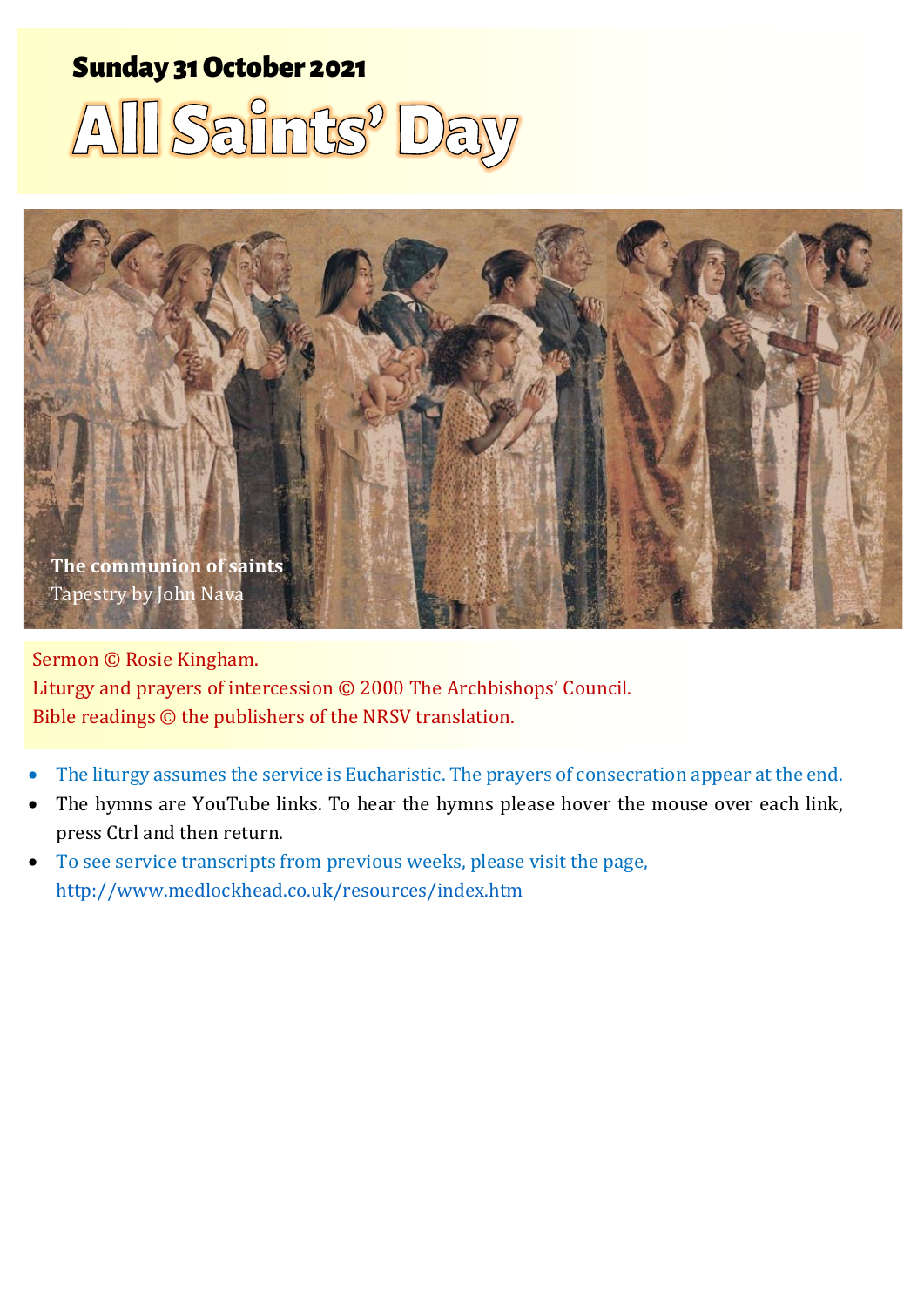# **Introduction and welcome**

| <b>HYMN 1 For all the saints</b> | (please click on this link to hear the hymn) |
|----------------------------------|----------------------------------------------|
|----------------------------------|----------------------------------------------|

# **The Welcome**

In the name of the Father, and of the Son, and of the Holy Spirit

All **Amen.**

The Lord be with you

All **And also with you.**

# **The Preparation**

All **Almighty God,**

**to whom all hearts are open, all desires known, and from whom no secrets are hidden: cleanse the thoughts of our hearts by the inspiration of your Holy Spirit, that we may perfectly love you, and worthily magnify your holy name; through Christ our Lord. Amen.**

Our Lord Jesus Christ said:

The first commandment is this: 'Hear, O Israel, the Lord our God is the only Lord. You shall love the Lord your God with all your heart, with all your soul, with all your mind, and with all your strength.'

And the second is this: 'Love your neighbour as yourself.' There is no other commandment greater than these. On these two commandments hang all the law and the prophets.

#### All **Amen. Lord, have mercy.**

Christ calls us to share the heavenly banquet of his love with all the saints in earth and heaven. Therefore, knowing our unworthiness and sin, let us confess our sins in penitence and faith, firmly resolved to keep God's commandments and to live in love and peace with all.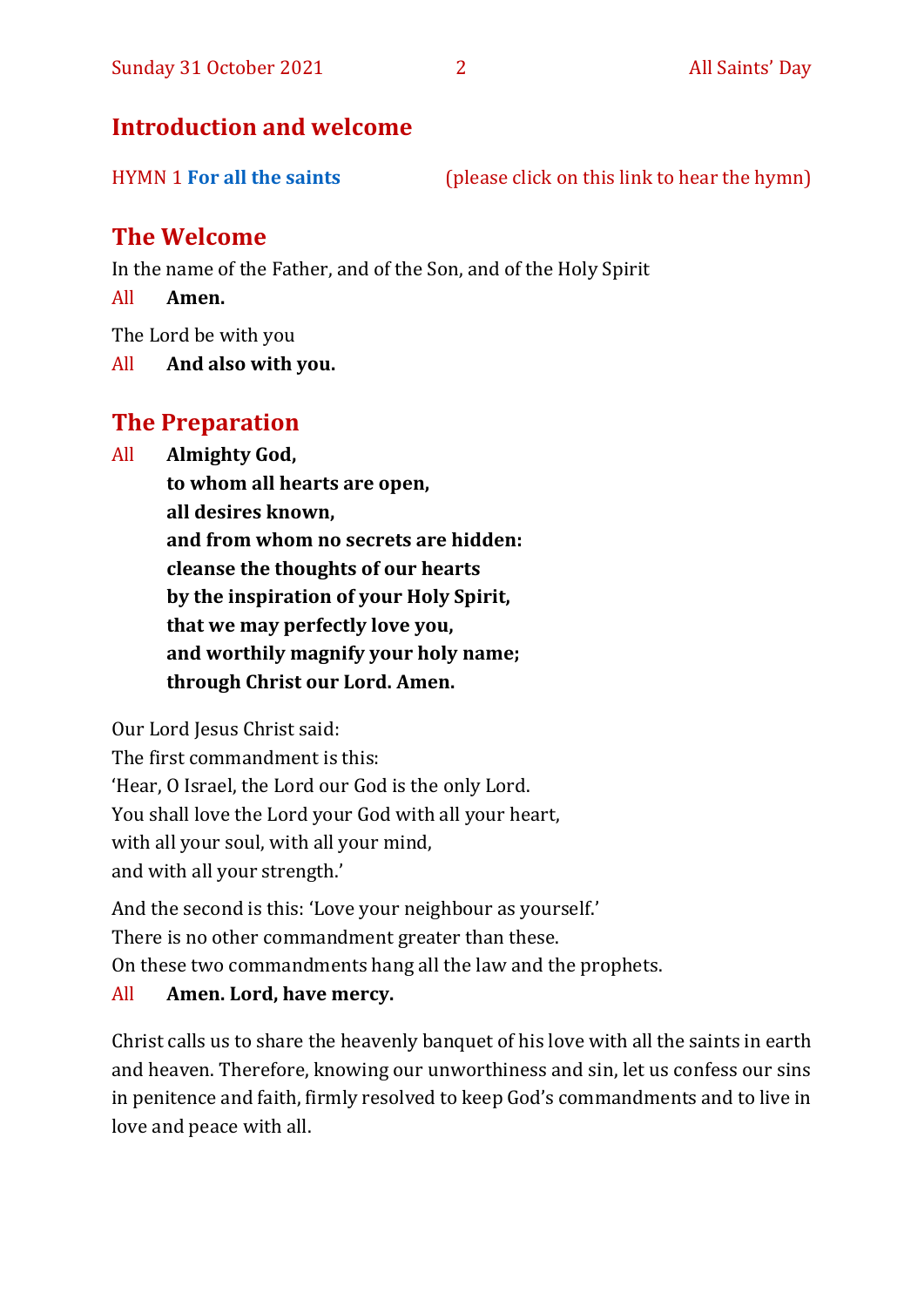All **Almighty God, our heavenly Father, we have sinned against you and against our neighbour in thought and word and deed, through negligence, through weakness, through our own deliberate fault. We are truly sorry and repent of all our sins. For the sake of your Son Jesus Christ, who died for us, forgive us all that is past and grant that we may serve you in newness of life to the glory of your name. Amen.**

Almighty God,

who forgives all who truly repent, have mercy upon you, pardon and deliver you from all your sins, confirm and strengthen you in all goodness, and keep you in life eternal; through Jesus Christ our Lord. All **Amen.**

# **The Gloria**

This Gloria is sung to the tune of 'Cwm Rhondda'. Click **[here](about:blank)** for the tune.

All **Glory be to God in Heaven, Songs of joy and peace we bring, Thankful hearts and voices raising, To creation's Lord we sing. Lord we thank you, Lord we praise you, Glory be to God our King: Glory be to God our King. Lamb of God, who on our shoulders, Bore the load of this world's sin; Only Son of God the Father, You have brought us peace within. Lord, have mercy, Christ have mercy,**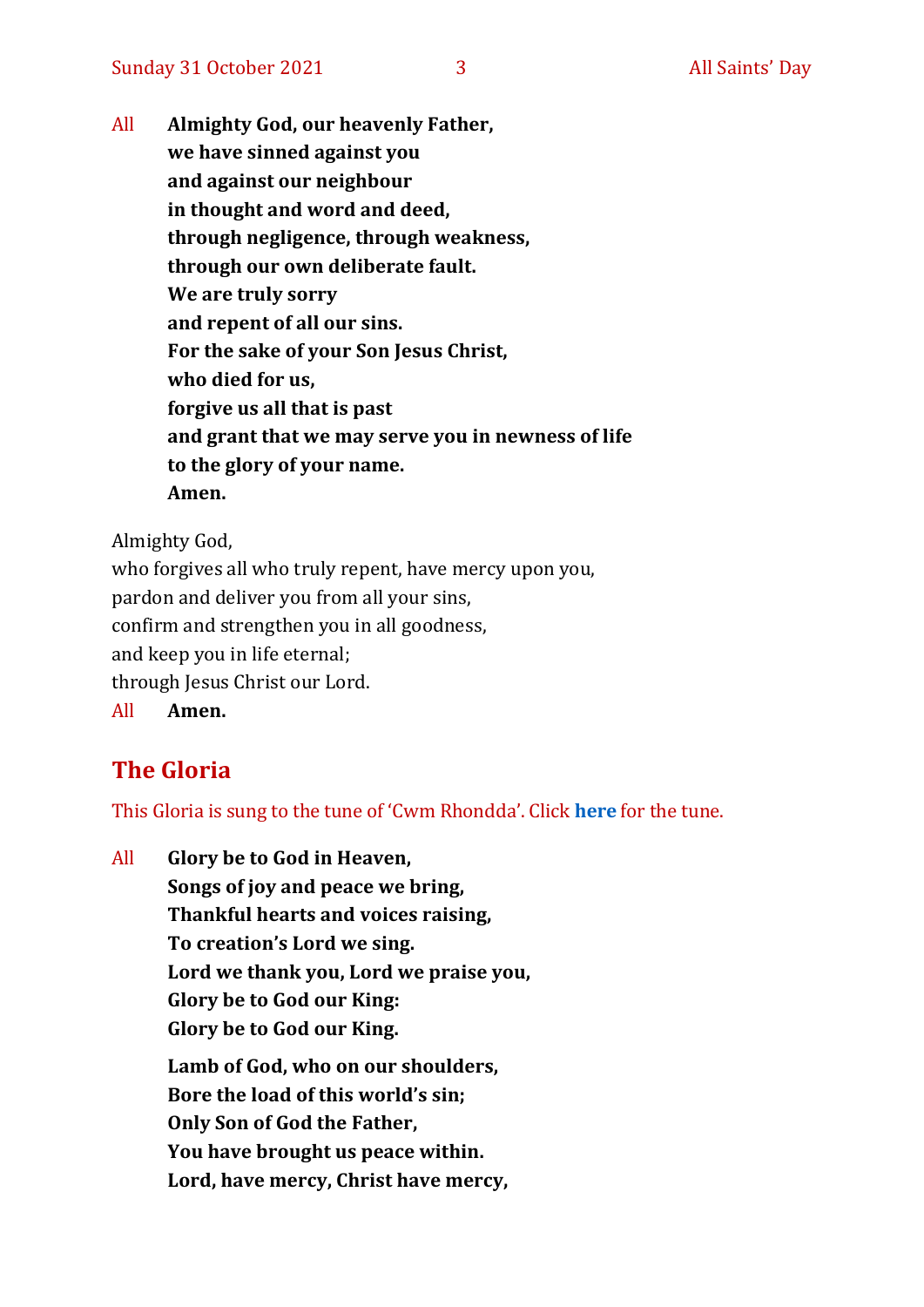**Now your glorious reign begin: Now your glorious reign begin.**

**You O Son of God are Holy, You we praise with one accord. None in heav'n or earth is like you, Only you are Christ the Lord. With the Father and the Spirit, Ever worshipped and adored: Ever worshipped and adored.**

# **The Collect for All Saints'**

Almighty God, you have knit together your elect in one communion and fellowship in the mystical body of your Son Christ our Lord: grant us grace so to follow your blessed saints in all virtuous and godly living that we may come to those inexpressible joys that you have prepared for those who truly love you; through Jesus Christ your Son our Lord, who is alive and reigns with you, in the unity of the Holy Spirit, one God, now and for ever. All **Amen.**

# **First reading**

A reading from the Book of the Prophet Isaiah

On this mountain the Lord of hosts will make for all peoples a feast of rich food, a feast of well-matured wines, of rich food filled with marrow, of well-matured wines strained clear. And he will destroy on this mountain the shroud that is cast over all peoples, the sheet that is spread over all nations; he will swallow up death for ever. Then the Lord God will wipe away the tears from all faces, and the disgrace of his people he will take away from all the earth, for the Lord has spoken.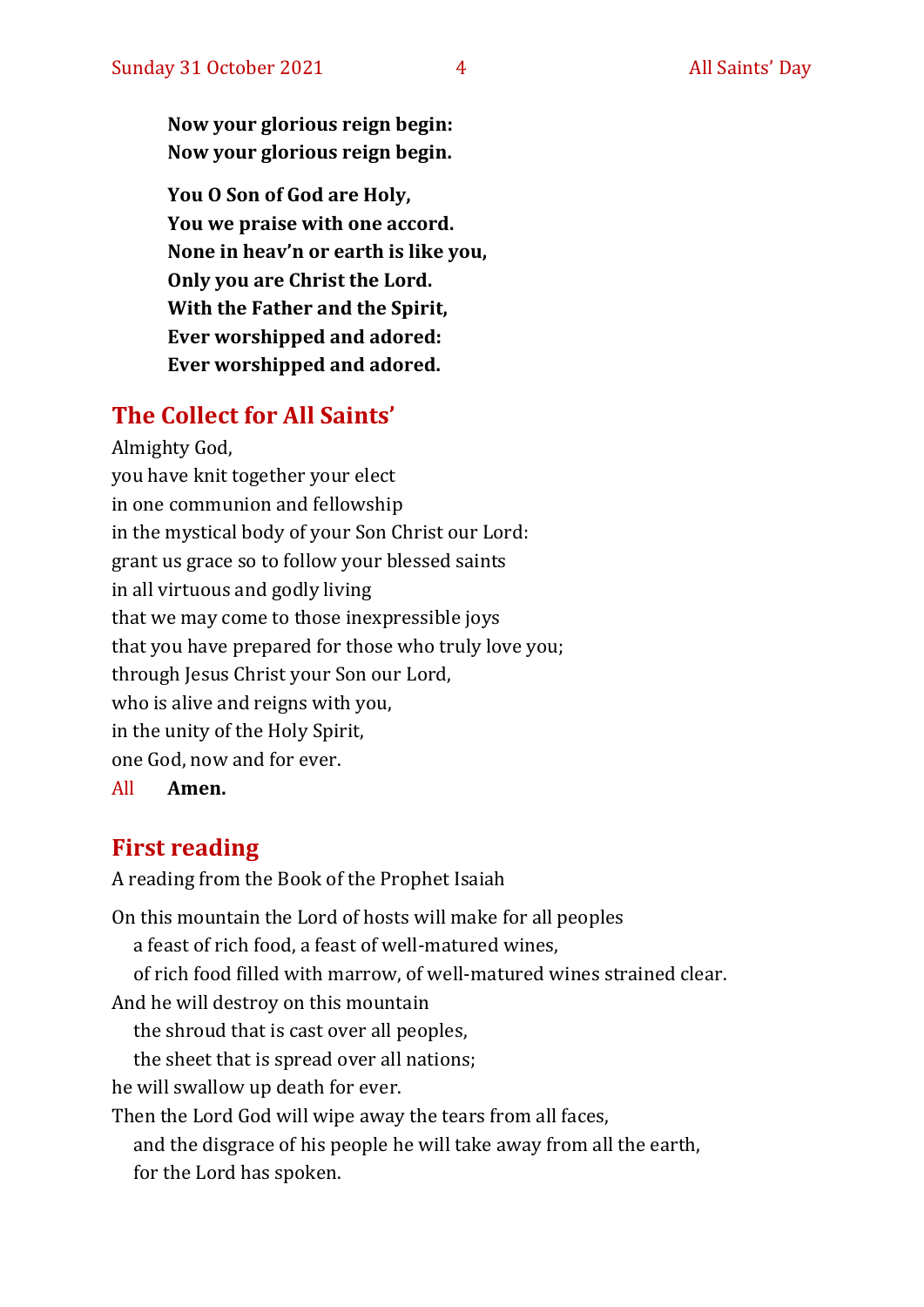It will be said on that day,

Lo, this is our God; we have waited for him, so that he might save us.

This is the Lord for whom we have waited;

let us be glad and rejoice in his salvation. *Isaiah 25:6–9*

This is the Word of the Lord

All **Thanks be to God.**

# **Second reading**

A reading from the Revelation of St John the Divine

Then I saw a new heaven and a new earth; for the first heaven and the first earth had passed away, and the sea was no more. And I saw the holy city, the new Jerusalem, coming down out of heaven from God, prepared as a bride adorned for her husband. And I heard a loud voice from the throne saying,

'See, the home of God is among mortals. He will dwell with them; they will be his peoples, and God himself will be with them; he will wipe every tear from their eyes. Death will be no more; mourning and crying and pain will be no more, for the first things have passed away.'

And the one who was seated on the throne said, 'See, I am making all things new.' Also he said, 'Write this, for these words are trustworthy and true.' Then he said to me, 'It is done! I am the Alpha and the Omega, the beginning and the end. *Revelation 21:1–6a*

This is the Word of the Lord

All **Thanks be to God.**

HYMN 2 **[O when the saints go marching in](https://youtu.be/advlnJPEbEw)** (click on this link to hear the hymn)

# **Gospel reading**

Hear the Gospel of our Lord Jesus Christ according to John

## All **Glory to you O Lord.**

When Mary came where Jesus was, and saw him, she knelt at his feet and said to him, 'Lord, if you had been here, my brother would not have died.' When Jesus saw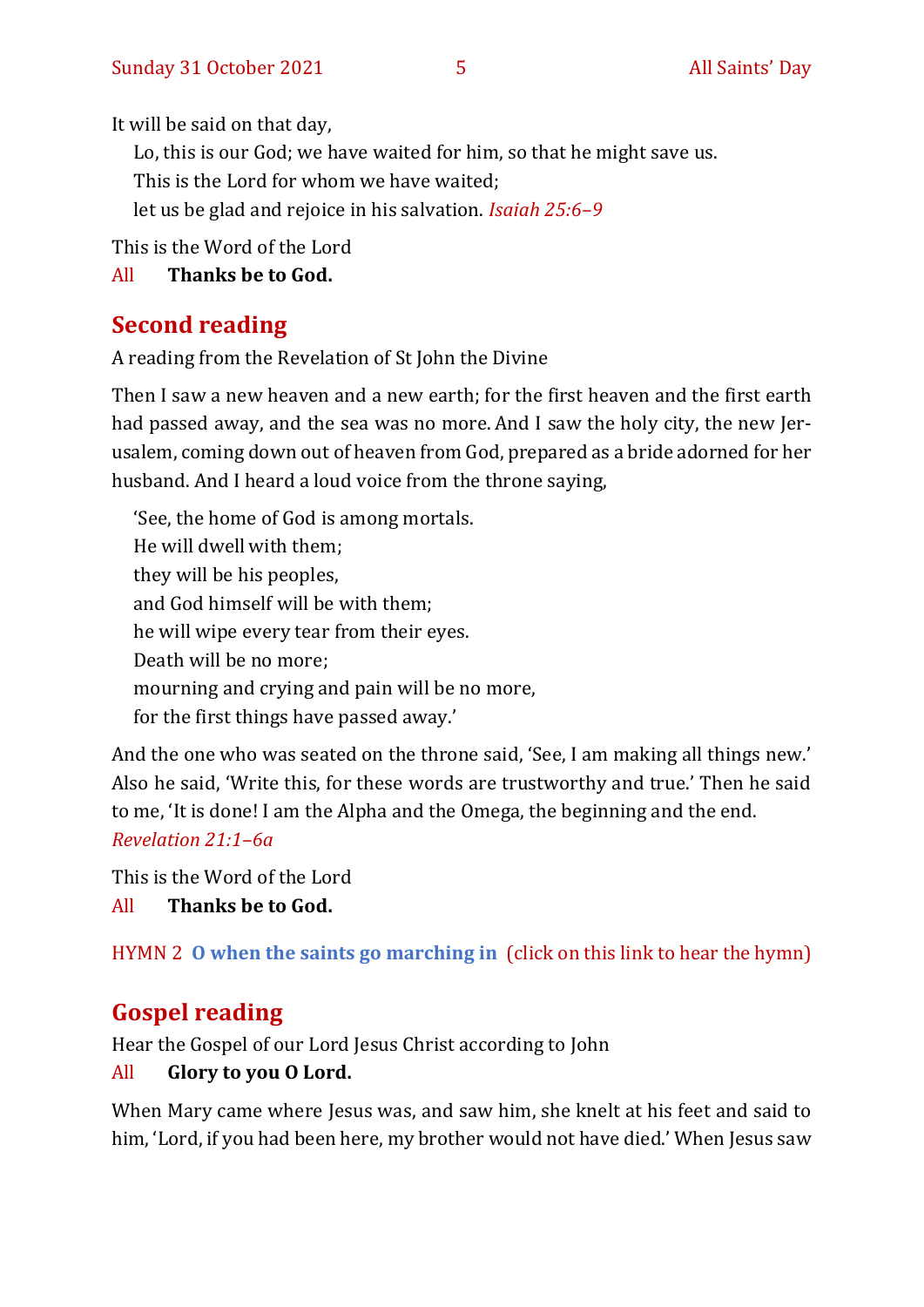her weeping, and the Jews who came with her also weeping, he was greatly disturbed in spirit and deeply moved.He said, 'Where have you laid him?' They said to him, 'Lord, come and see.' Jesus began to weep. So the Jews said, 'See how he loved him!' But some of them said, 'Could not he who opened the eyes of the blind man have kept this man from dying?'

Then Jesus, again greatly disturbed, came to the tomb. It was a cave, and a stone was lying against it.Jesus said, 'Take away the stone.' Martha, the sister of the dead man, said to him, 'Lord, already there is a stench because he has been dead for four days.'Jesus said to her, 'Did I not tell you that if you believed, you would see the glory of God?' So they took away the stone. And Jesus looked upwards and said, 'Father, I thank you for having heard me. I knew that you always hear me, but I have said this for the sake of the crowd standing here, so that they may believe that you sent me.' When he had said this, he cried with a loud voice, 'Lazarus, come out!' The dead man came out, his hands and feet bound with strips of cloth, and his face wrapped in a cloth. Jesus said to them, 'Unbind him, and let him go.' *John 11:32–44*

This is the Gospel of the Lord

All **Praise to you O Christ.** 

#### **Sermon**

Today we celebrate All Saints Day (which is strictly speaking on the 1st November, but the Church of England allows us to mark it today), when we remember and give thanks for all the saints of God. What do you think of when someone talks about 'saints'? It seems to me that the nuances of the word 'saint' have shifted slightly. We might say (sorry guys) 'her husband is so annoying, she must be a saint to put up with him'; or if someone has done us a favour we might call them a saint; or we might use it with sarcasm if someone has been particularly badly behaved.

And the images we have of saints don't help much, either. We are told of all their wonderful deeds, and we know we should follow their example, but we've just sung a hymn that says 'we feebly struggle, they in glory shine'—doesn't sound very encouraging, does it! And if we look at the saints as portrayed in most stained-glass windows, they are all so solemn, white, dour and unapproachable. You can't imagine any of them having a laugh or a joke. Not good models in the modern diverse world. They are influencers for Christ, but why would we follow the example of someone we can't relate to, when there are so many other examples and influencers on YouTube, Instagram, TikTok, etc?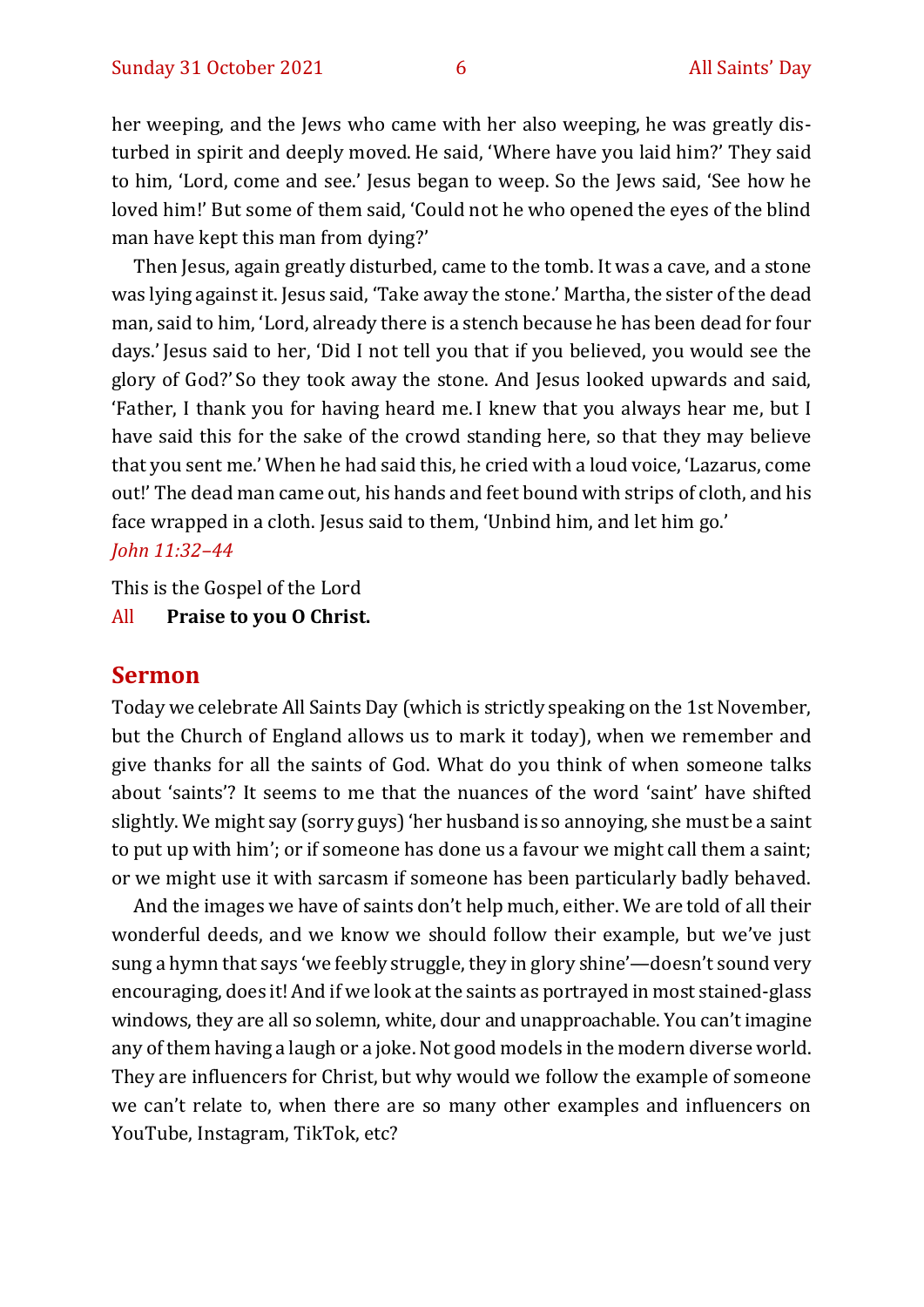However, none of these views of saints give us the full picture. We usually only get to hear about the things that we are supposed to admire, which is a bit onesided. Sure, they did amazing feats of Christian love/compassion/faith, and they now live in the eternal Kingdom of God which is so wonderfully portrayed in the Isaiah and Revelation readings. But let's look at some of the saints in more detail. First, they came from many different backgrounds and races, just like us. Take St Peter. He was an ordinary Jewish fisherman, and said and did some silly things, and even denied Christ—but Jesus built His church around Peter. St Paul persecuted early Christians—then he became one, and went out to spread the gospel, and wrote stirring and encouraging words that are still relevant today. St Thomas would only believe the evidence of his own eyes. All the saints set off as ordinary people, just like you and me, so the stained glass version is a bit unfair. They encountered difficulties and doubts in their faith, the same as us. St Augustine of Hippo, in his Confessions, sets out his spiritual wrestling very clearly—and the wrestling never stops! The whole point is that the 'glory' came after the feeble struggles. So we really can relate to the saints, and use them as examples to follow and inspiration in our dark moments.

The really wonderful thing about saints is that we are **all saints. '**Saint' comes from the word 'sanctus'. Which means holy, and has the same Latin root as sanctified, made holy. We are saints because we have been baptised into the Christian faith, we believe in Jesus so like the crowd in the Gospel, we too will see the glory of God. We have been made holy by the grace of God shown in the death and resurrection of Jesus, by our baptism in the name of Jesus, by the sacraments we take every Sunday. We are sanctified, God's holy people, saints of God, influencers for Christ. We proclaim the everlasting Kingdom and try to live as Jesus did. We are probably never going to be canonised and remembered officially as saints but our lives are just as valuable to God as St Peter's, and we are saints like him. When doubts surface, or it's hard to pray, or we are tempted to do something un-Christian—we can remember that we are saints, made holy, and be comforted. We may feebly struggle now, but we will shine in glory! Amen

#### **The Creed**

Do you believe and trust in God the Father, the source of all being and life, the one for whom we exist?

All **We believe and trust in him.**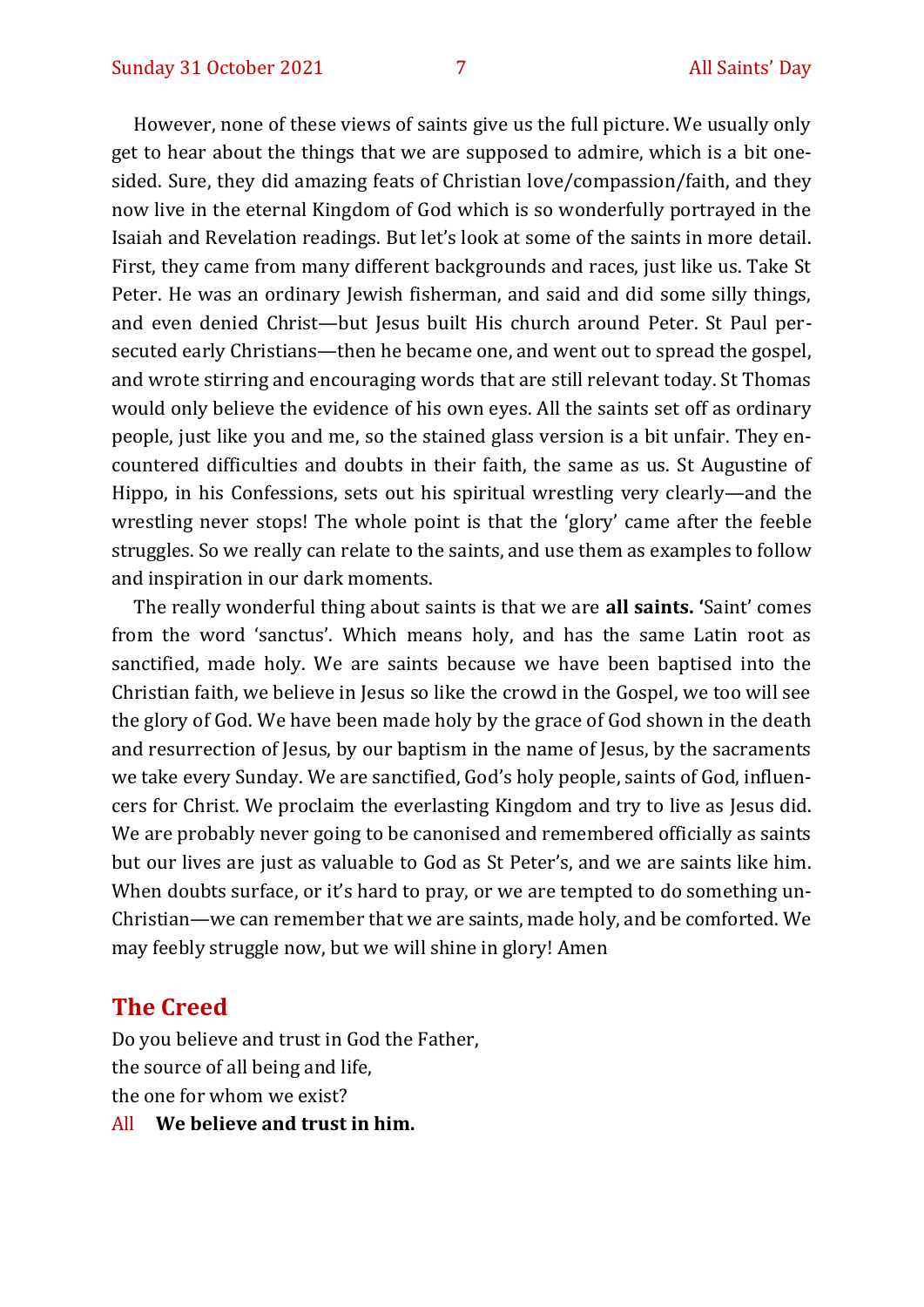Do you believe and trust in God the Son, who took our human nature, died for us and rose again?

#### All **We believe and trust in him.**

Do you believe and trust in God the Holy Spirit, who gives life to the people of God and makes Christ known in the world?

#### All **We believe and trust in him.**

This is the faith of the Church.

All **This is our faith. We believe and trust in one God, Father, Son and Holy Spirit. Amen.**

# **Prayers of intercession**

United in the company of all the faithful and looking for the coming of the kingdom, let us offer our prayers to God, the source of all life and holiness.

Merciful Lord, strengthen all Christian people by your Holy Spirit, that we may live as a royal priesthood and a holy nation to the praise of Jesus Christ our Saviour. Lord, in your mercy

#### All **hear our prayer.**

Bless our bishop and all ministers of your Church, that by faithful proclamation of your word we may be built on the foundation of the apostles and prophets into a holy temple in the Lord. Lord, in your mercy

#### All **hear our prayer.**

Empower us by the gift of your holy and life-giving Spirit, that we may be transformed into the likeness of Christ from glory to glory. Lord, in your mercy

#### All **hear our prayer.**

Give to the world and its peoples the peace that comes from above, that they may find Christ's way of freedom and life.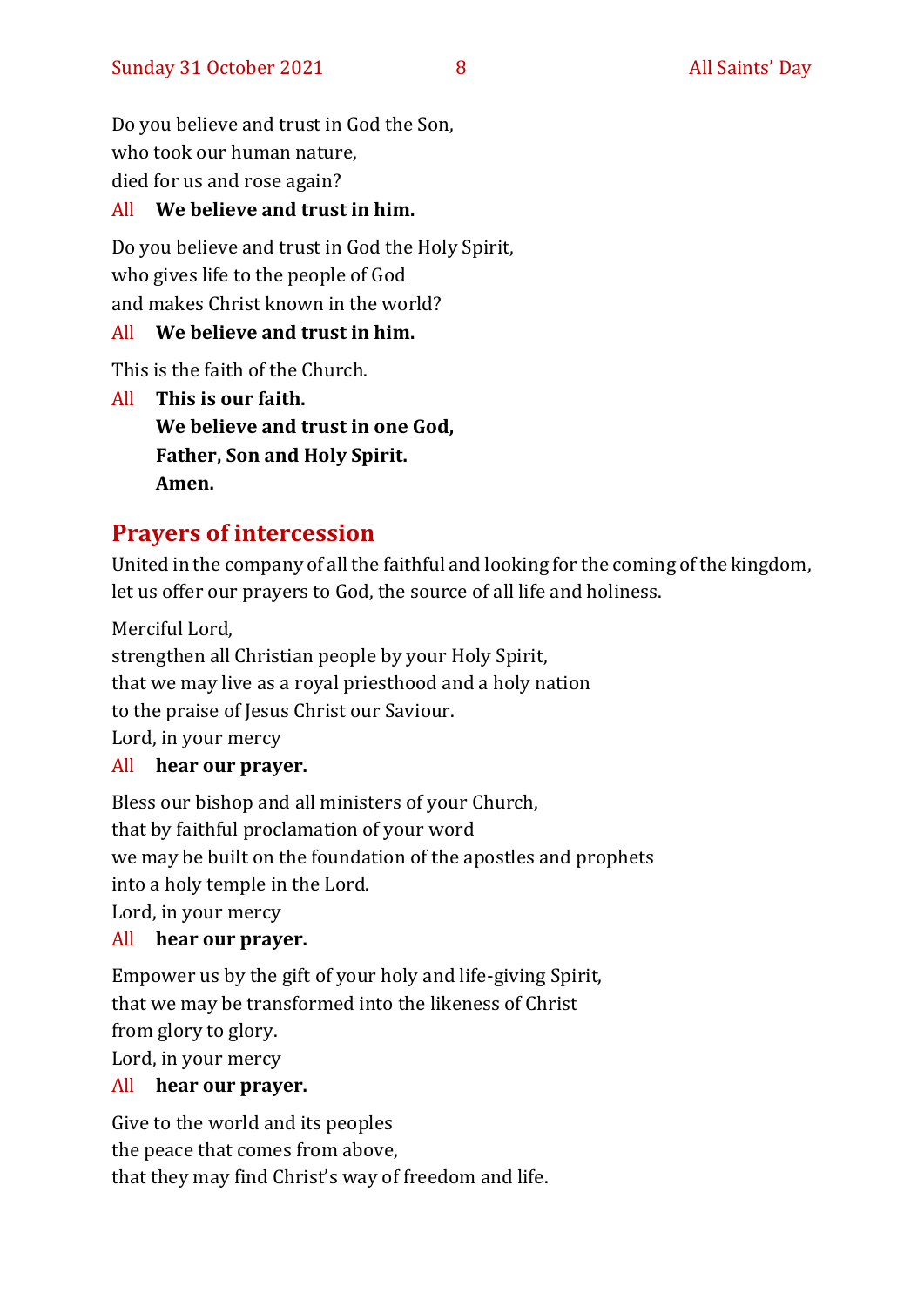Lord, in your mercy

#### All **hear our prayer.**

Hold in your embrace all who witness to your love in the service of the poor and needy; all who minister to the sick and dying; and all who bring light to those in darkness. Lord, in your mercy

#### All **hear our prayer.**

Touch and heal all those whose lives are scarred by sin or disfigured by pain, that, raised from death to life in Christ, their sorrow may be turned to eternal joy. Lord, in your mercy

#### All **hear our prayer.**

Remember in your mercy all those gone before us who have been well-pleasing to you from eternity; preserve in your faith your servants on earth, guide us to your kingdom and grant us your peace at all times. Lord, in your mercy

#### All **hear our prayer.**

Hasten the day when many will come from east and west, from north and south, and sit at table in your kingdom.

Lord, in your mercy

#### All **hear our prayer.**

We give you thanks for the whole company of your saints in glory, with whom in fellowship we join our prayers and praises; by your grace may we, like them, be made perfect in your love.

All **Blessing and glory and wisdom, thanksgiving and honour and power, be to our God for ever and ever. Amen.**

Merciful Father,

All **accept these prayers for the sake of your Son, our Saviour Jesus Christ. Amen.**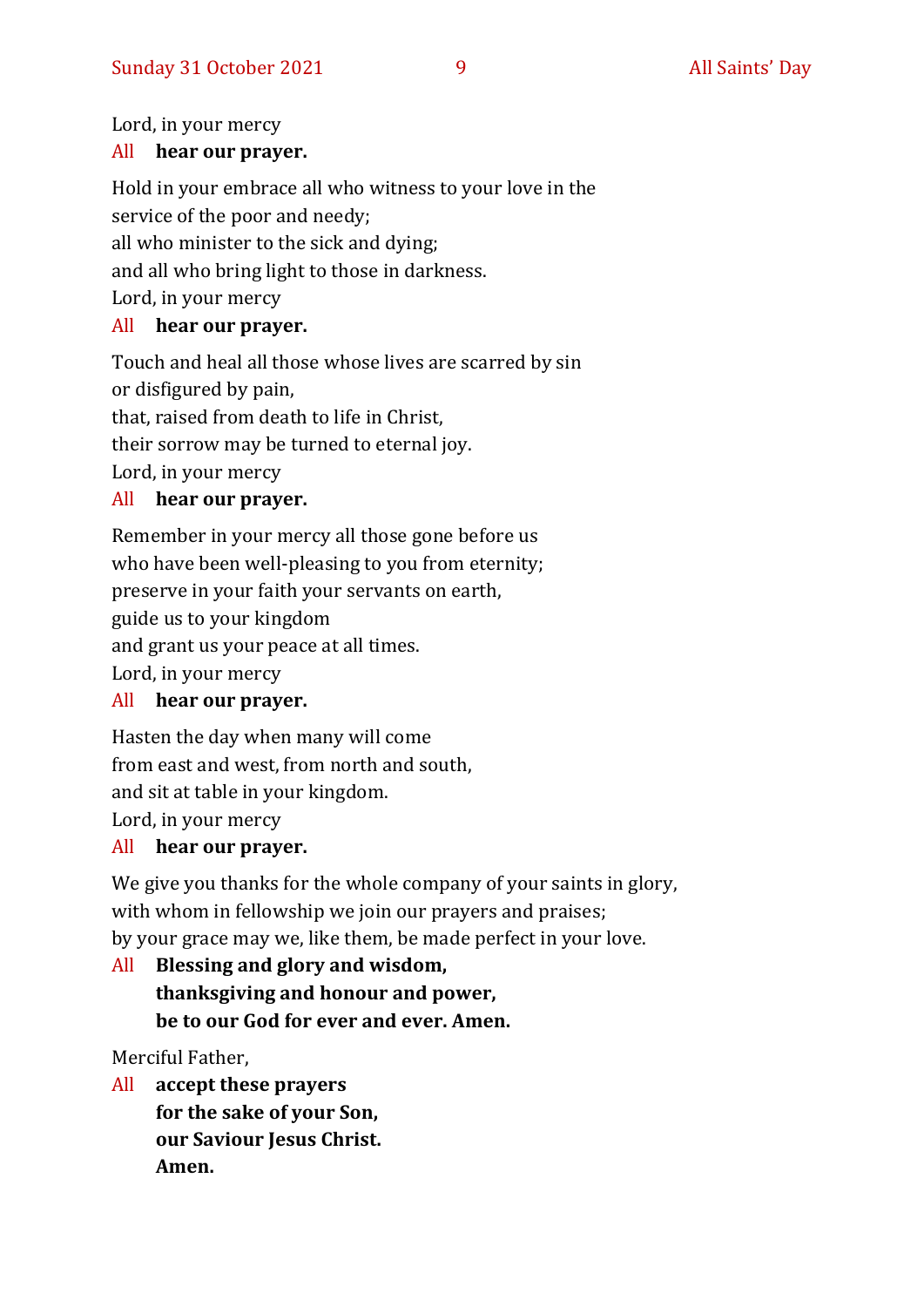# **The peace**

May the God of peace sanctify you: may he so strengthen your hearts in holiness that you may be blameless before him at the coming of our Lord Jesus with his saints.

The peace of the Lord be always with you,

#### All **And also with you.**

HYMN 3 **[All I once held dear](https://www.youtube.com/watch?v=oxpPIa-BskY)** (click on this link to hear the hymn)

The liturgy of the Communion Service appears below

# The Dismissal

May God, who kindled the fire of his love in the hearts of the saints, pour upon you the riches of his grace. May he give you joy in their fellowship and a share in their praises. May he strengthen you to follow them in the way of holiness and to come to the full radiance of glory. And the blessing of God the Almighty, the Father, the Son and the Holy Spirit, be with you now and remain with you always. All **Amen.**

HYMN 4 **[Brother, sister, let me serve you](https://youtu.be/hlNoxoOocZs)** (click on this link to hear the hymn)

Go in peace to love and serve the Lord.

All **In the name of Christ. Amen.**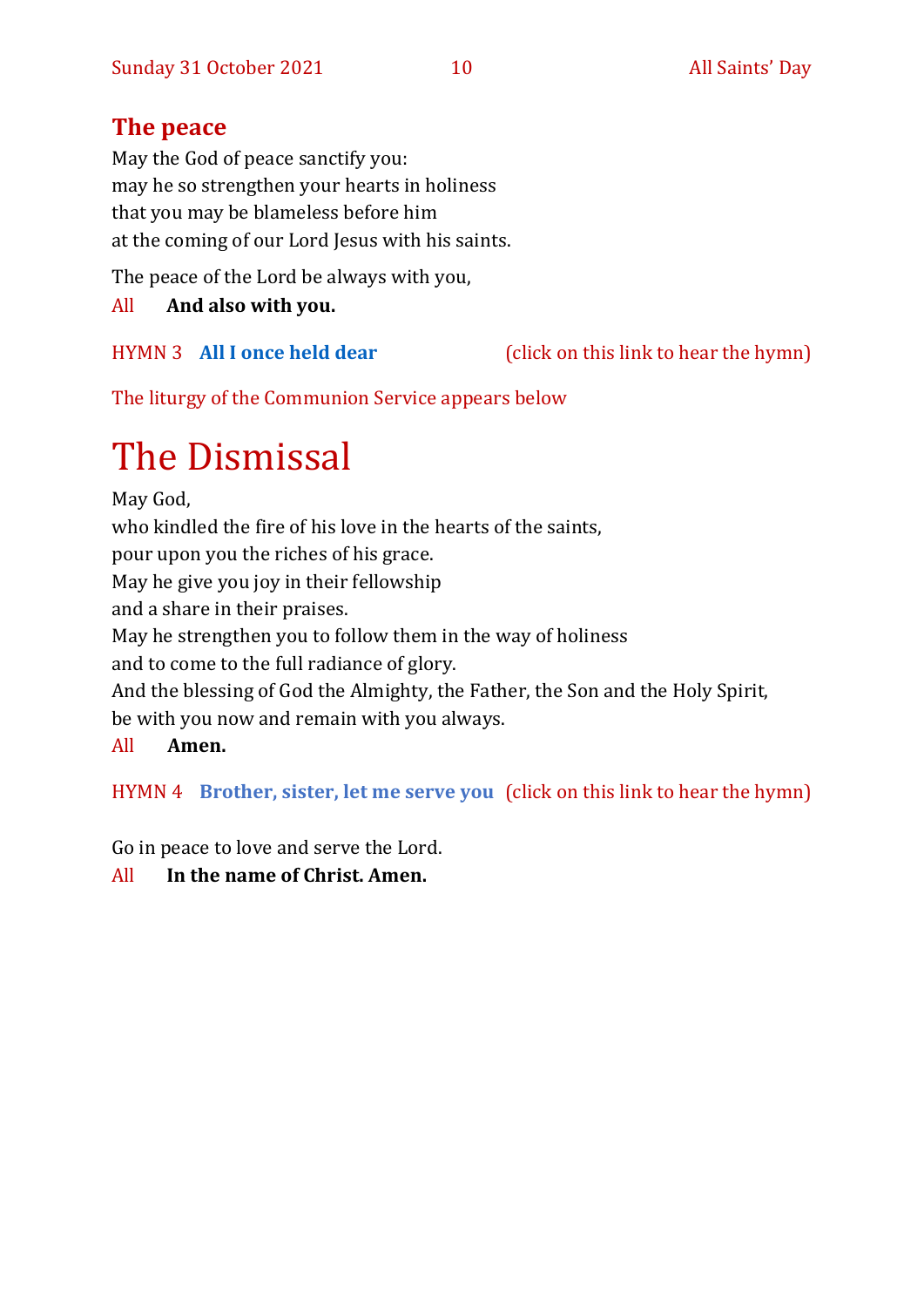# The Liturgy of the Sacrament

# Eucharistic Prayer (prayer E)

The Lord be with you

#### All **and also with you.**

Lift up your hearts.

#### All **We lift them to the Lord.**

Let us give thanks to the Lord our God.

#### All **It is right to give thanks and praise.**

It is indeed right, our duty and our joy that we should always sing of your glory, holy Father, almighty and eternal God, through Jesus Christ your Son our Lord. For you are the hope of the nations, the builder of the city that is to come. Your love made visible in Jesus Christ brings home the lost, restores the sinner and gives dignity to the despised. In his face your light shines out, flooding lives with goodness and truth, gathering into one in your kingdom a divided and broken humanity. Therefore, with all who can give voice in your creation we glorify your name, for ever praising you and saying:

All **Holy, holy, holy Lord, God of power and might, heaven and earth are full of your glory. Hosanna in the highest. Blessed is he who comes in the name of the Lord. Hosanna in the highest.**

We praise and bless you, loving Father, through Jesus Christ, our Lord; and as we obey his command, send your Holy Spirit, that broken bread and wine outpoured may be for us the body and blood of your dear Son.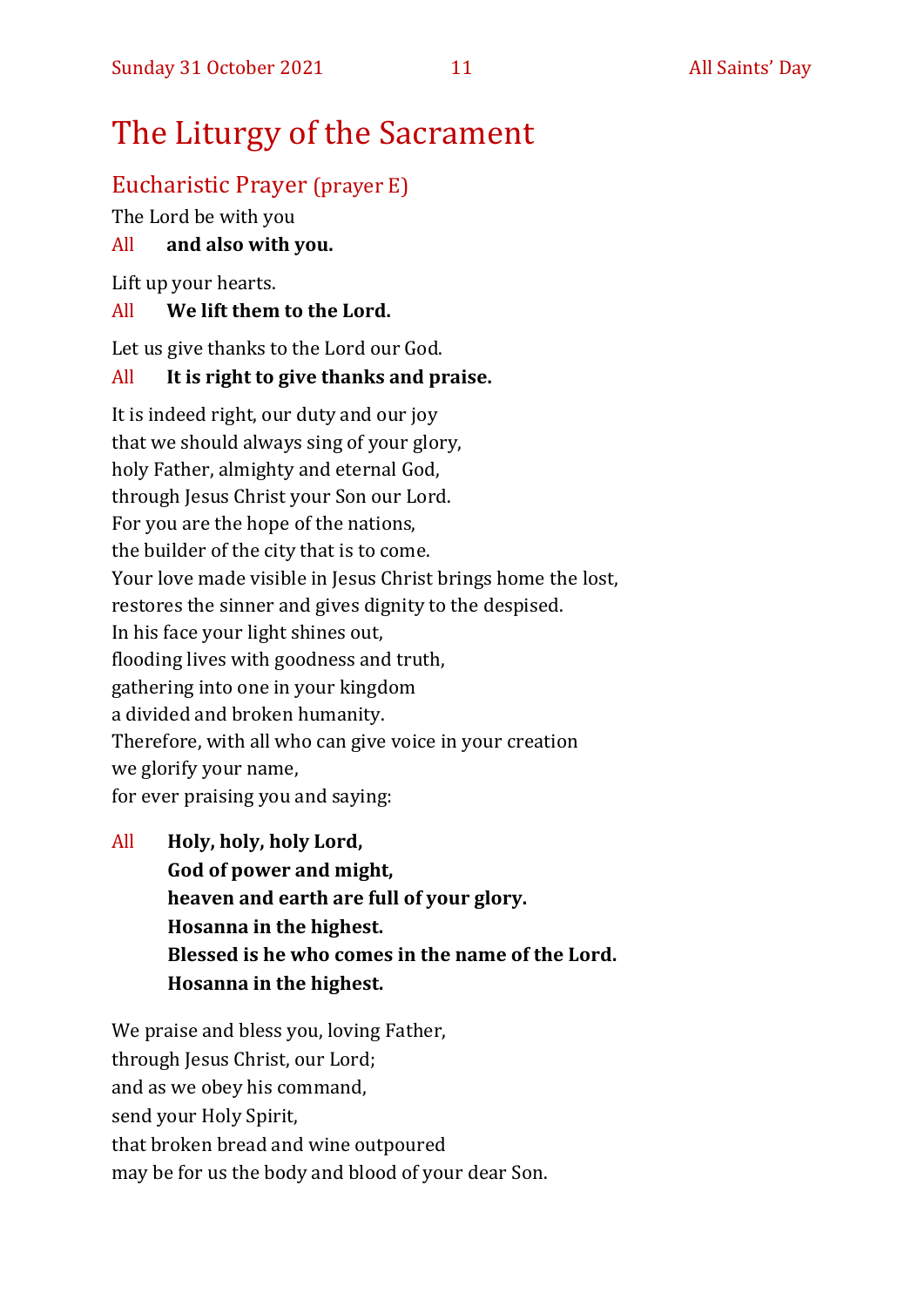On the night before he died he had supper with his friends and, taking bread, he praised you. He broke the bread, gave it to them and said: Take, eat; this is my body which is given for you; do this in remembrance of me.

When supper was ended he took the cup of wine. Again he praised you, gave it to them and said: Drink this, all of you; this is my blood of the new covenant, which is shed for you and for many for the forgiveness of sins. Do this, as often as you drink it, in remembrance of me.

So, Father, we remember all that Jesus did, in him we plead with confidence his sacrifice made once for all upon the cross.

Bringing before you the bread of life and cup of salvation,

we proclaim his death and resurrection

until he comes in glory.

Great is the mystery of faith:

All **Christ has died. Christ is risen. Christ will come again.**

Lord of all life,

help us to work together for that day

when your kingdom comes

and justice and mercy will be seen in all the earth.

Look with favour on your people, gather us in your loving arms and bring us with all the saints to feast at your table in heaven.

Through Christ, and with Christ, and in Christ, in the unity of the Holy Spirit, all honour and glory are yours, O loving Father, for ever and ever.

All **Amen.**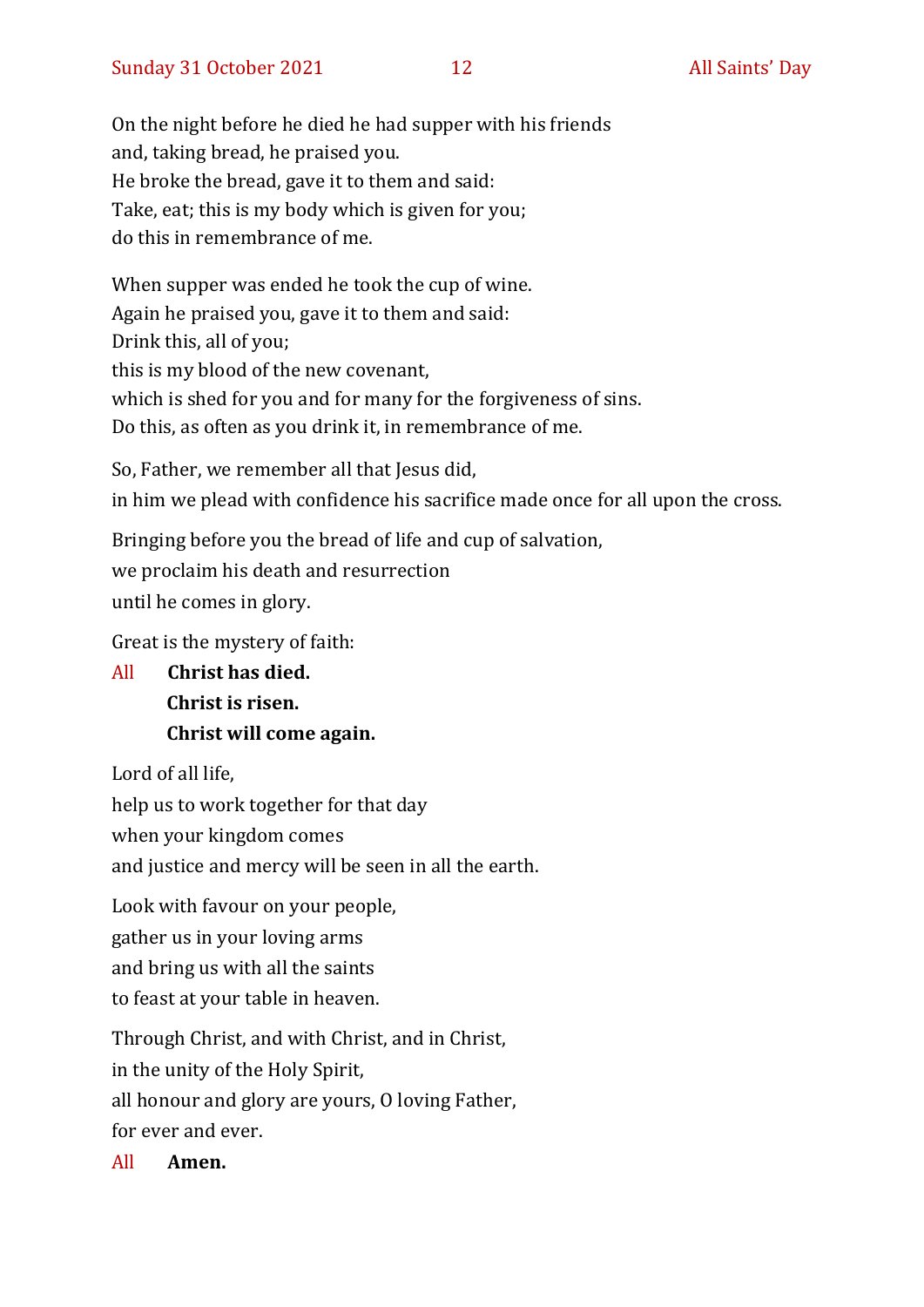## The Lord's Prayer

As our Saviour taught us, so we pray

All **Our Father in heaven, hallowed be your name, your kingdom come, your will be done, on earth as in heaven. Give us today our daily bread. Forgive us our sins as we forgive those who sin against us. Lead us not into temptation but deliver us from evil. For the kingdom, the power,** 

**and the glory are yours now and for ever. Amen.**

# Breaking of the Bread

We break this bread to share in the body of Christ.

- All **Though we are many, we are one body, because we all share in one bread.**
- All **Lamb of God,**

**you take away the sin of the world, have mercy on us.**

**Lamb of God, you take away the sin of the world, have mercy on us.**

**Lamb of God, you take away the sin of the world, grant us peace.**

Draw near with faith. Receive the body of our Lord Jesus Christ which he gave for you, and his blood which he shed for you. Eat and drink in remembrance that he died for you, and feed on him in your hearts by faith with thanksgiving.